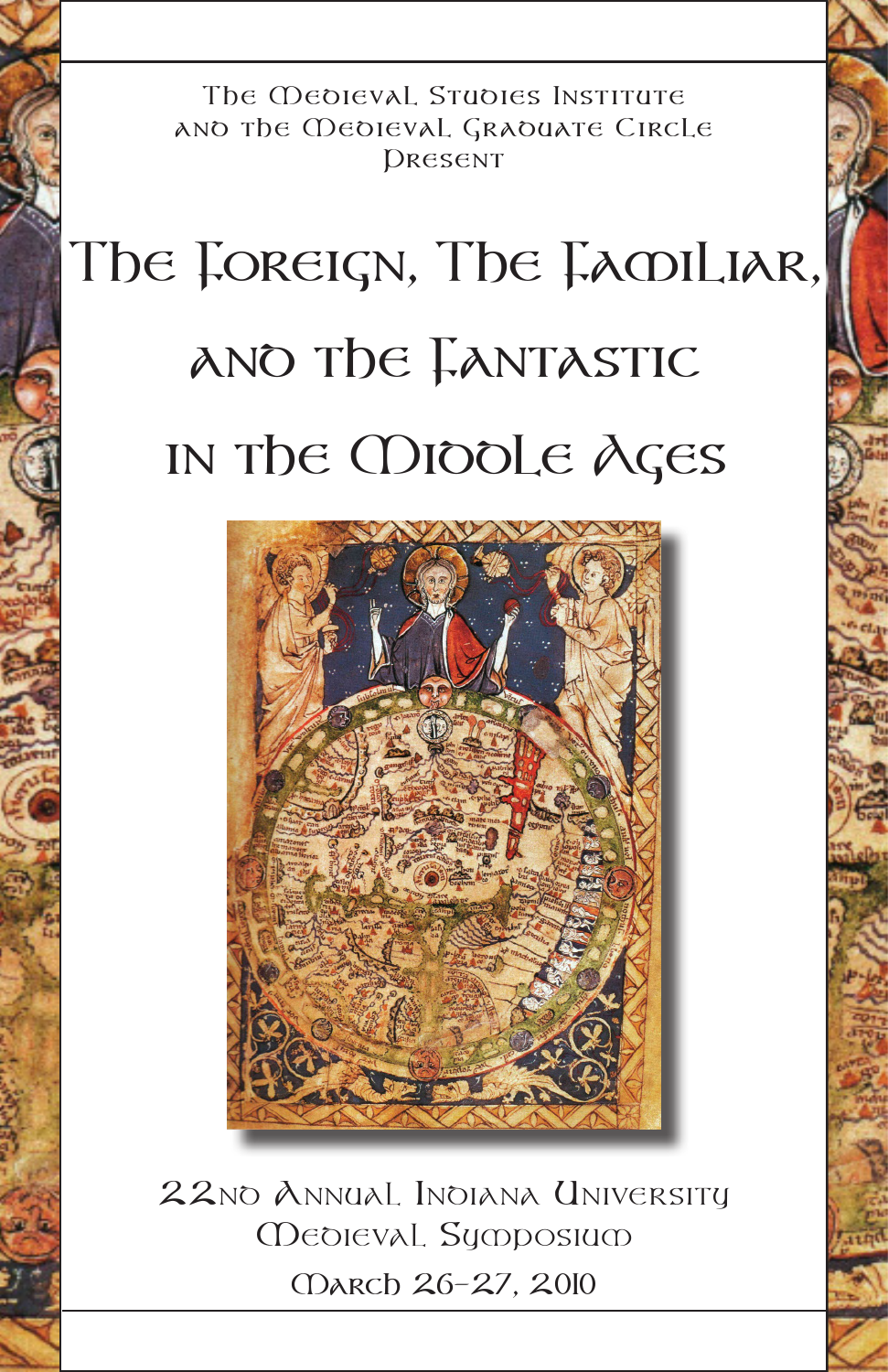### **FRIDAY, MARCH 26** *Wylie Hall 015*

### *12.30 - 1.00 Registration & Coffee*

### *1.00 – 2.30 Panel I: Domestic Maintenance Through Foreign Adventure*

Moderator: **Richard Barrett**, Department of History

Letters of Marque and the Protection of Civic Privileges in Medieval *Marseille*

> **Christopher David Beck**, Fordham University Department of History

*Questing on the Synthesized Landscape: A Return to (Utopian) Romance in The Book of John Mandeville*

**Benjamin Douglas Ambler**, Western Michigan University The Medieval Institute

*From the Familiar to the Exotic and Back Again: Reading Location in the Quests of Malory's Morte*

**Stephen Atkinson**, Park University Department of English

*2.45 – 4.15 Panel II: Constructing the Non-Christian Other in Christian Discourse*

Moderator: **Megan Hartman**, Department of English

*Local versus Foreign: Reading Anti-Semitism in Bodley 764* **Alexia Rostow**, University of Texas, Austin Department of Art History

*Hebrew in the Early Middle Ages: Foreign, Familiar, and Fantastic* **Damian Fleming**, Indiana University-Purdue University Department of English and Linguistics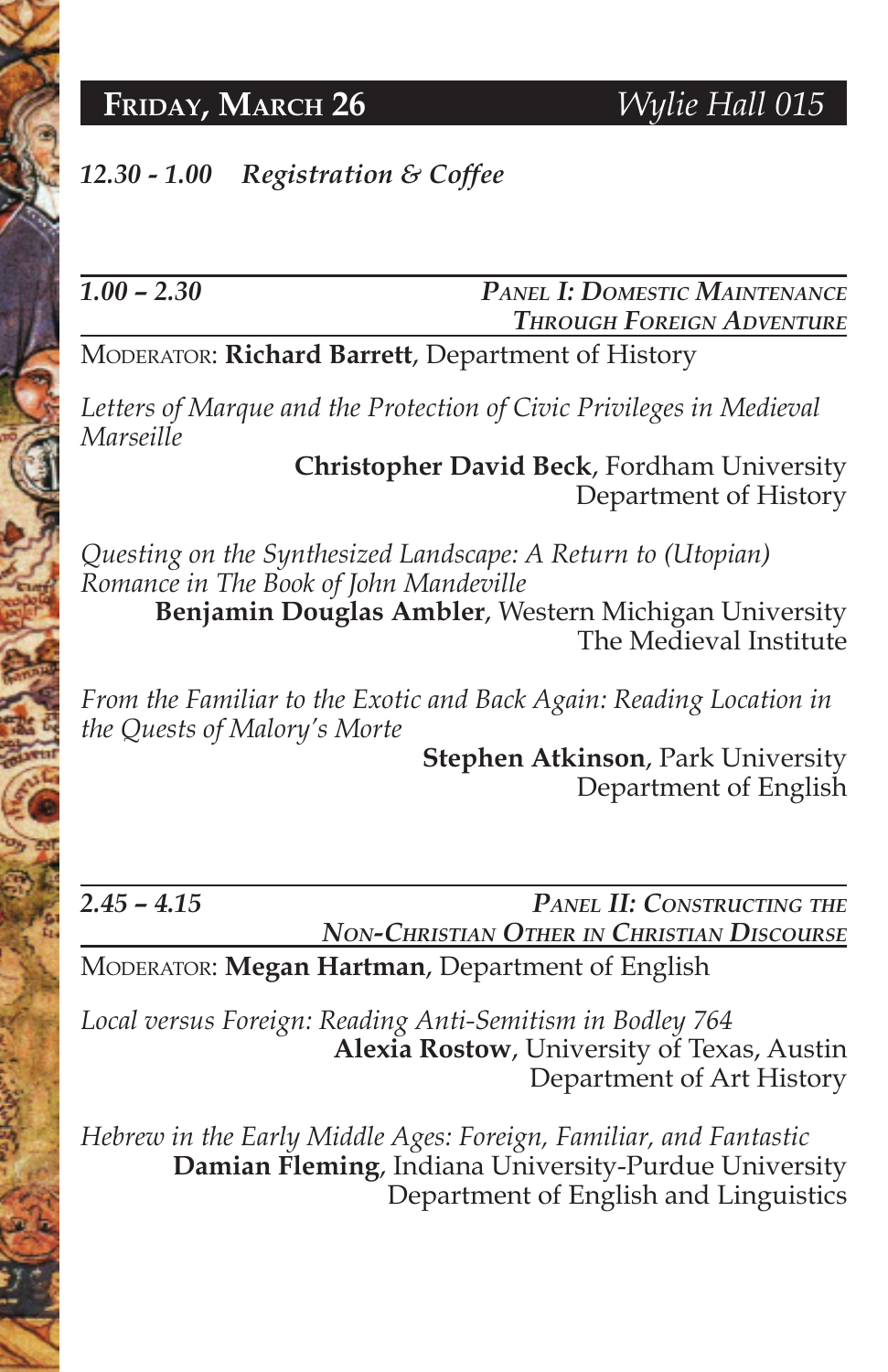*Displaced Wars and Prophetic Tellings: Accounting for Pedro, King of Castile*

**Emily Houlik-Ritchey**, Indiana University Department of English

### *4.30 - 6.00 Panel III: Proximate Otherness: Exploring the Foreignness of the Familiar*

Moderator: **Grant Simpson**, Department of English

*From Geoffrey Chaucer to Jeffrey Ford: The Uncanny Afterlife of the Medieval Dream Vision in Contemporary Fantasy* **Timothy S. Miller**, University of Notre Dame Department of English

*Monstrously Familiar: Questions of the Other in Beowulf and the Nibelungenlied*

> **Brittany Anne Muscarella**, Indiana University Department of English and Comparative Literature

*The Clashing of Cultures in the Middle English Pearl* **Gretchen Hendrick**, University of Connecticut Department of Medieval Studies

*Woodburn House*

Castilian: **Emily Houlik-Ritchie** Greek: **Richard Barrett** COPTIC: **Brian Alt COLO IRISH: Rob Fulk** Middle English: **Katie Peebles** Latin: **Diane Fruchtman** Old French: **Samuel Rosenberg** Old Norse: **Kari Gade**

### *7.00 – 10.00 Reception and Reader's Circle*

ARABIC: **Suzanne Stetkevych** MIDDLE HIGH GERMAN: **Hildegard Keller** 

## **SATURDAY, MARCH 27** *Wylie Hall 015*

*9.00 – 9.30 Registration & Coffee*

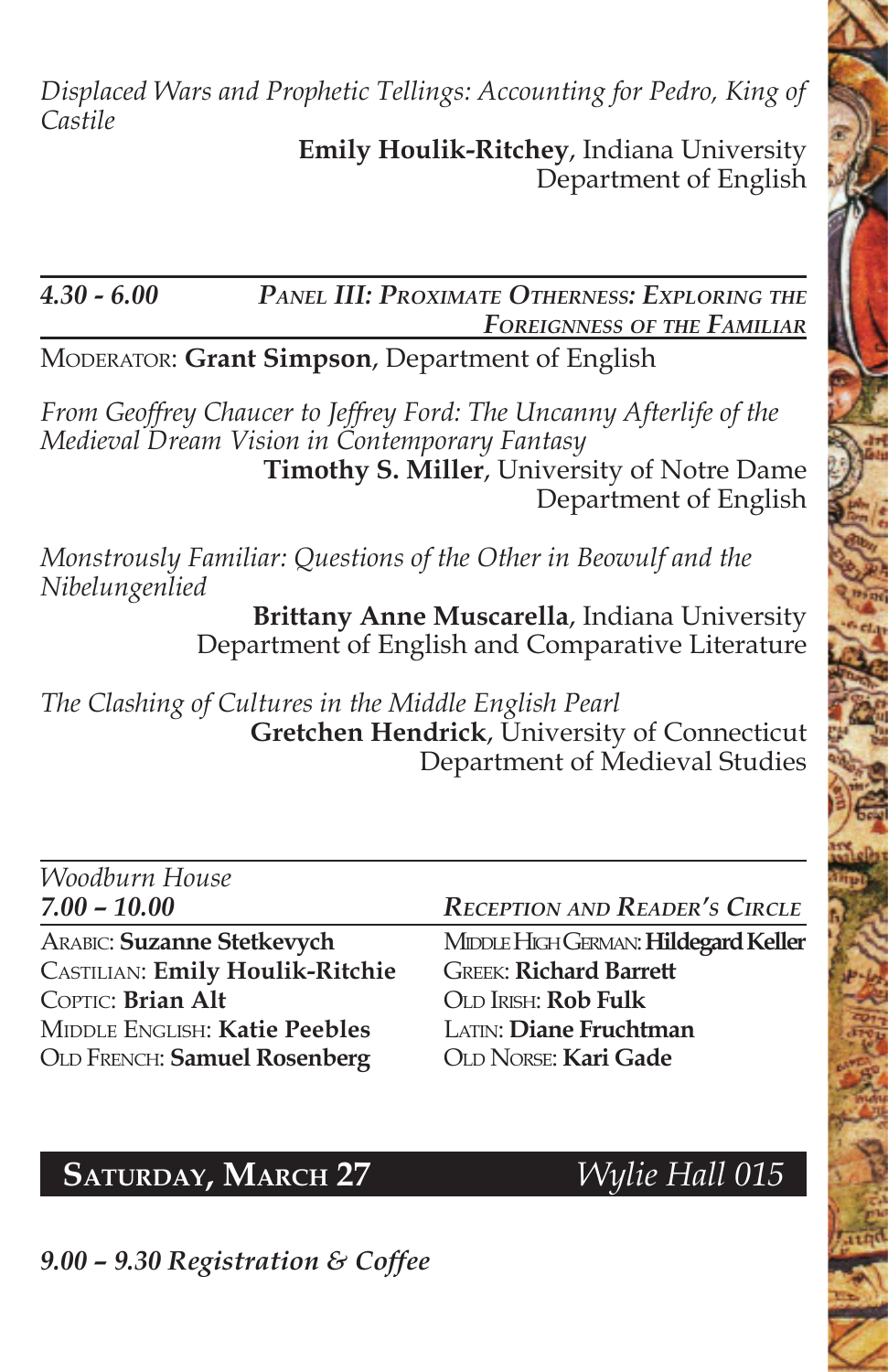*9.30 – 11.00 Panel IV: Foreign Bodies, Familiar Dangers*

Moderator: **Amanda Baldwin**, Department of Art History

*Marriage and Love: The Symbolic Significances of Beowulf's Celibacy* **Yung-Chih Cheng**, National Dong Hwa University Department of English

*Murder Foreign and Domestic: Threatening the Queen in the Poisoned Apple Legend*

> **Katie Lyn Peebles**, Indiana University Departments of English and Folklore

*Chaucer and Linguistic Register: Foreign Words Made Familiar in Troilus and Criseyde*

> **Joshua R Held**, Indiana University Department of English

*11.15 – 12.15 Keynote Address*

### **Professor Thomas DuBois**

University of Wisconsin, Madison *Threats to the East: The Foreign, the Fantastic, and the All-Too-Familiar Eastern Populations in the Worldview and Statecraft of Medieval Scandinavia*

*12.15 – 1.15 Lunch*

*Federal Room, Indiana Memorial Union Registration Required*

*1.30 – 3.30 Panel V: Religious Authority as Familiar and Foreign* Moderator: **Megan Barrett**, Department of Germanic Studies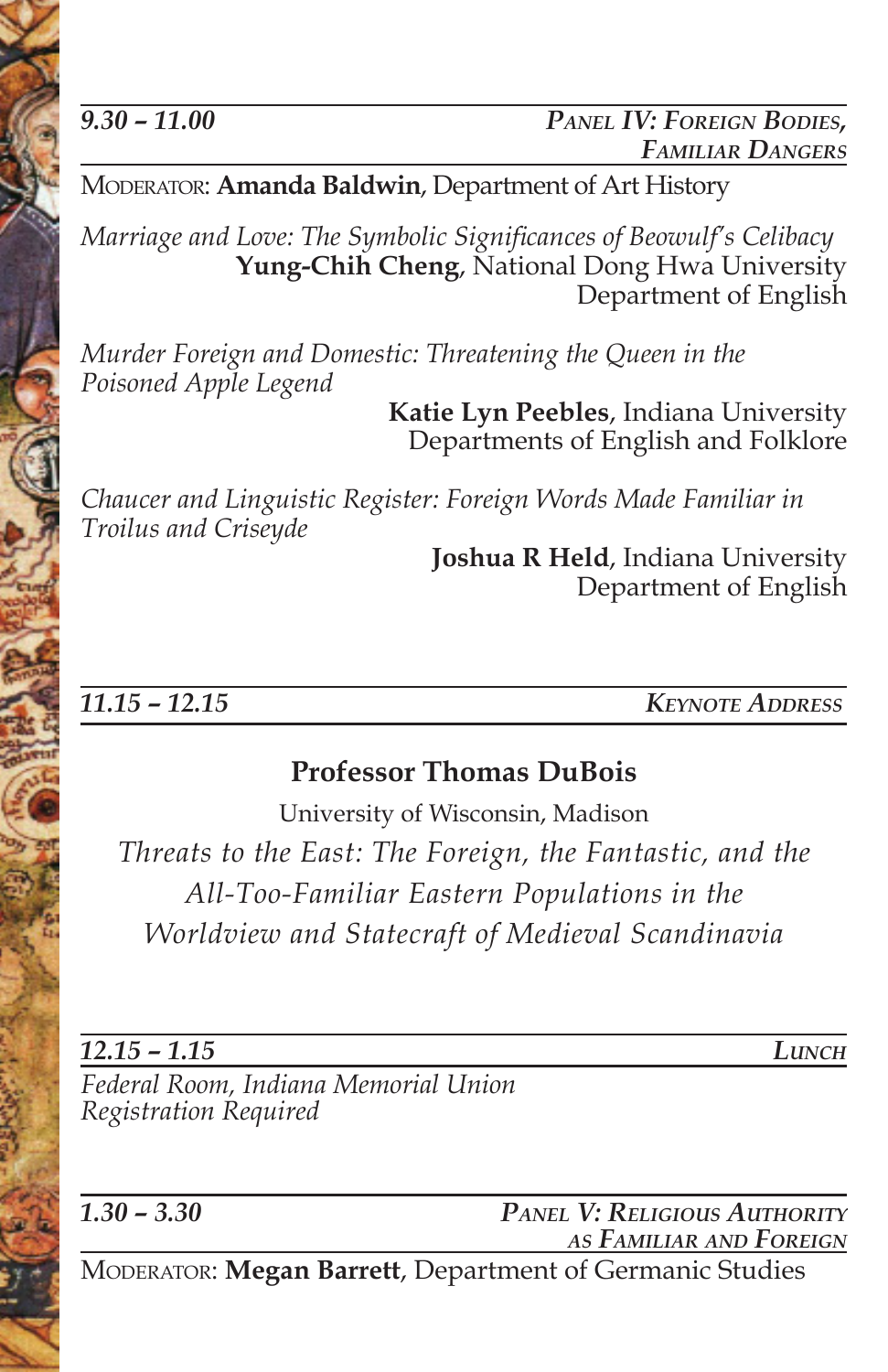*The Vitas Sanctorum Patrum Emeretensium: City, Saints, and Miracles*

> **Nicholas Hunot**, Indiana University Department of History

*Liturgical Memory: A Case Study of the Chalcedonian and non-Chalcedonian Commemorations of the Council of Chalcedon* **Richard Barrett**, Indiana University Department of History

*Alienation, Franciscan Identity, and the Annihilation of the Will in Jacopone of Todi's Laude*

 **Christine Dunn**, Indiana University Department of History

*Berceo's La vida de San Millán (The Life of San Millán) and the "Marfiles" (Ivories) of San Millén's Reliquary: The Foreign, the Familiar, and the Fantastic along the Way of St. James* **Katherine Gatto**, John Carroll University Department of Spanish

*3.45 – 5.15 Panel VI: Miraculous Transformations: Vernacular Responses to Church Authority*

Moderator: **Diane Fruchtman**, Department of Religious Studies

*The Effect of Belief: A Comparison of ATU 514 in Legends and Folktales*

**Steve Stanzak**, Indiana University Department of Folklore

*A Street Nun's Free Spirited Confession* **Fredericka Schmadel**, Indiana University Department of Folklore

*"Why stand we, why go we not": (super)natural temporalities and the problem of possession in "The Sacrilegious Carolers of Colbek"* **Emily Russell**, Independent Scholar